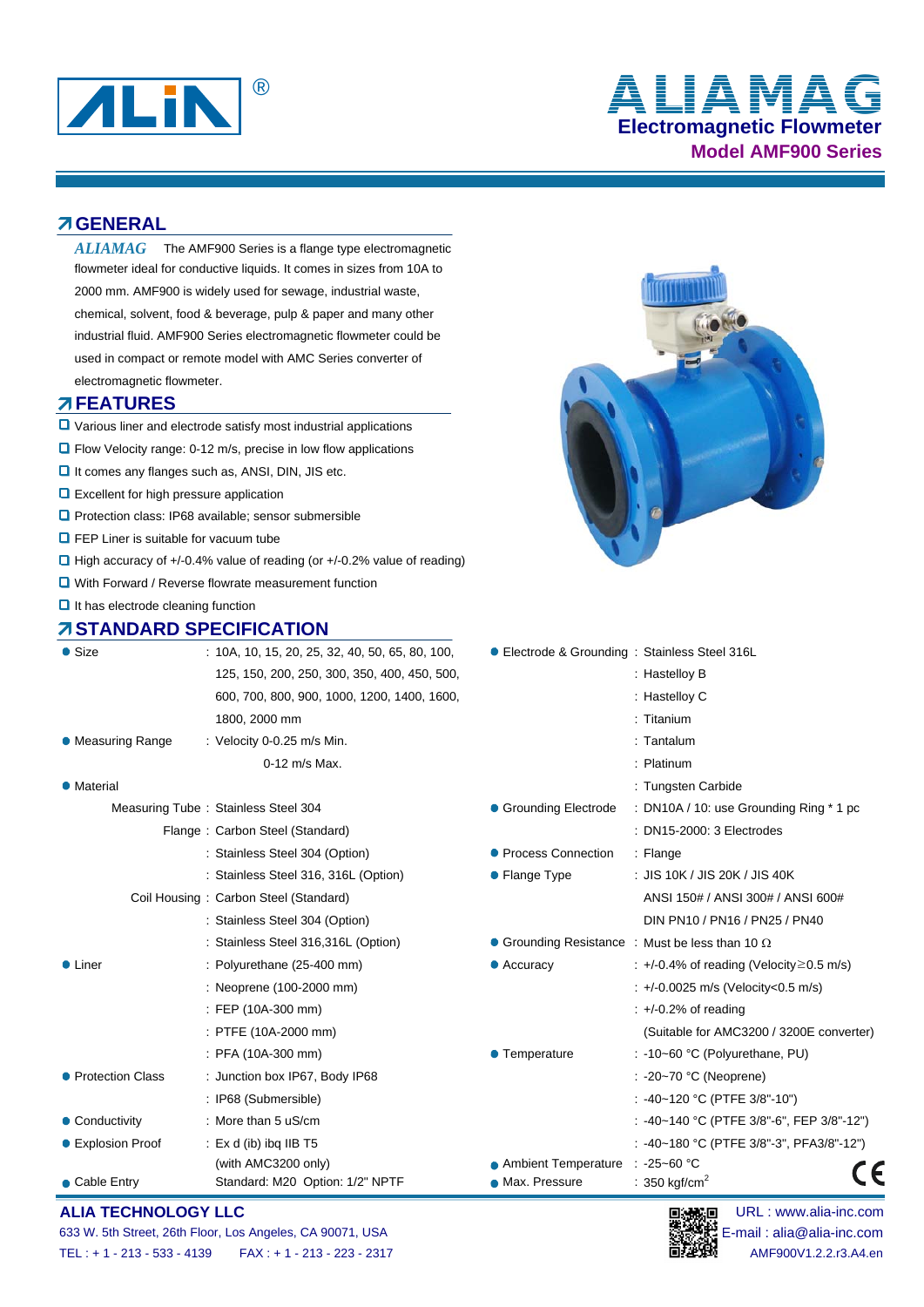### **FLOW RANGE**

|                                                              |             |                          |                                                                                           |                   |           |           |            | Unit: $m^3/hr$            |
|--------------------------------------------------------------|-------------|--------------------------|-------------------------------------------------------------------------------------------|-------------------|-----------|-----------|------------|---------------------------|
| <b>Normal Size</b><br><b>Flow Range &amp; Velocity Table</b> |             |                          |                                                                                           |                   |           |           |            |                           |
|                                                              |             | Min.                     |                                                                                           |                   |           |           |            | Max.                      |
| mm                                                           | <b>Inch</b> | $0 - 0.25$ m/s           | $1.0 \text{ m/s}$                                                                         | $2.0 \text{ m/s}$ | $3.0$ m/s | $5.0$ m/s | $10.0$ m/s | $0-12$ m/s                |
| <b>10A</b>                                                   | 3/8"A       |                          | Applicable to 25-500 L/hr and accuracy +/-0.2~0.4% of reading (Depends on converter type) |                   |           |           |            |                           |
| 10                                                           | 3/8"        | 0 <sub>to</sub><br>0.071 | 0.28                                                                                      | 0.57              | 0.85      | 1.41      | 2.83       | 3.39<br>0 to              |
| 15                                                           | 1/2"        | 0.16<br>0 <sub>to</sub>  | 0.64                                                                                      | 1.27              | 1.91      | 3.18      | 6.36       | 7.63<br>0 <sub>to</sub>   |
| 20                                                           | 3/4"        | 0.28<br>0 <sub>to</sub>  | 1.13                                                                                      | 2.26              | 3.39      | 5.65      | 11.3       | 13.6<br>0 <sub>to</sub>   |
| 25                                                           | 1"          | 0.44<br>0 <sub>to</sub>  | 1.77                                                                                      | 3.53              | 5.30      | 8.84      | 17.7       | 21.2<br>0 <sub>to</sub>   |
| 32                                                           | $1 - 1/4"$  | 0.72<br>0 to             | 2.90                                                                                      | 5.79              | 8.69      | 14.5      | 29.0       | 34.7<br>0 to              |
| 40                                                           | $1 - 1/2"$  | 1.13<br>0 <sub>to</sub>  | 4.52                                                                                      | 9.05              | 13.6      | 22.6      | 45.2       | 54.3<br>0 to              |
| 50                                                           | 2"          | 1.77<br>0 <sub>to</sub>  | 7.07                                                                                      | 14.1              | 21.2      | 35.3      | 70.7       | 84.8<br>0 <sub>to</sub>   |
| 65                                                           | $2 - 1/2"$  | 2.99<br>0 <sub>to</sub>  | 11.9                                                                                      | 23.9              | 35.8      | 59.7      | 119        | 143<br>0 <sub>to</sub>    |
| 80                                                           | 3"          | 4.52<br>0 <sub>to</sub>  | 18.1                                                                                      | 36.2              | 54.3      | 90.5      | 181        | 217<br>0 <sub>to</sub>    |
| 100                                                          | 4"          | 7.07<br>0 <sub>to</sub>  | 28.3                                                                                      | 56.5              | 84.8      | 141.4     | 283        | 0 <sub>to</sub><br>339    |
| 125                                                          | 5"          | 11.0<br>0 <sub>to</sub>  | 44.2                                                                                      | 88.4              | 133       | 220.9     | 442        | 530<br>0 <sub>to</sub>    |
| 150                                                          | 6"          | 15.9<br>0 <sub>to</sub>  | 63.6                                                                                      | 127               | 191       | 318.1     | 636        | 763<br>0 <sub>to</sub>    |
| 200                                                          | 8"          | 28.3<br>0 <sub>to</sub>  | 113                                                                                       | 226               | 339       | 565.5     | 1131       | 1357<br>0 to              |
| 250                                                          | 10"         | 44.2<br>0 <sub>to</sub>  | 177                                                                                       | 353               | 530       | 883.6     | 1767       | 2121<br>0 <sub>to</sub>   |
| 300                                                          | 12"         | 63.6<br>0 <sub>to</sub>  | 254                                                                                       | 509               | 763       | 1272      | 2545       | 3054<br>0 <sub>to</sub>   |
| 350                                                          | 14"         | 86.6<br>0 <sub>to</sub>  | 346                                                                                       | 693               | 1039      | 1732      | 3464       | 4156<br>0 <sub>to</sub>   |
| 400                                                          | 16"         | 113<br>0 <sub>to</sub>   | 452                                                                                       | 905               | 1357      | 2262      | 4524       | 5429<br>0 <sub>to</sub>   |
| 450                                                          | 18"         | 143<br>0 <sub>to</sub>   | 573                                                                                       | 1145              | 1718      | 2863      | 5725       | 6871<br>0 <sub>to</sub>   |
| 500                                                          | 20"         | 177<br>0 <sub>to</sub>   | 707                                                                                       | 1414              | 2121      | 3534      | 7068       | 8482<br>0 <sub>to</sub>   |
| 600                                                          | 24"         | 254<br>0 <sub>to</sub>   | 1018                                                                                      | 2036              | 3054      | 5089      | 10179      | 12214<br>0 to             |
| 700                                                          | 28"         | 346<br>0 <sub>to</sub>   | 1385                                                                                      | 2771              | 4156      | 6927      | 13854      | 16625<br>0 <sub>to</sub>  |
| 800                                                          | 32"         | 452<br>0 <sub>to</sub>   | 1810                                                                                      | 3619              | 5429      | 9048      | 18095      | 21714<br>0 <sub>to</sub>  |
| 900                                                          | 36"         | 573<br>0 <sub>to</sub>   | 2290                                                                                      | 4580              | 6871      | 11451     | 22902      | 27482<br>0 <sub>to</sub>  |
| 1000                                                         | 40"         | 707<br>0 <sub>to</sub>   | 2827                                                                                      | 5655              | 8482      | 14137     | 28274      | 33928<br>0 <sub>to</sub>  |
| 1200                                                         | 48"         | 1018<br>0 <sub>to</sub>  | 4071                                                                                      | 8143              | 12214     | 20357     | 40714      | 48857<br>0 <sub>to</sub>  |
| 1400                                                         | 56"         | 1385<br>0 <sub>to</sub>  | 5542                                                                                      | 11083             | 16625     | 27708     | 55417      | 66500<br>0 <sub>to</sub>  |
| 1600                                                         | 64"         | 1810<br>0 to             | 7238                                                                                      | 14476             | 21714     | 36190     | 72381      | 86857<br>0 to             |
| 1800                                                         | 72"         | 2290<br>0 <sub>to</sub>  | 9161                                                                                      | 18321             | 27482     | 45803     | 91607      | 109928<br>0 <sub>to</sub> |
| 2000                                                         | 80"         | 2827<br>0 <sub>to</sub>  | 11309                                                                                     | 22619             | 33928     | 56547     | 113095     | 135714<br>0 <sub>to</sub> |

### **Z WIRING DIAGRAM**

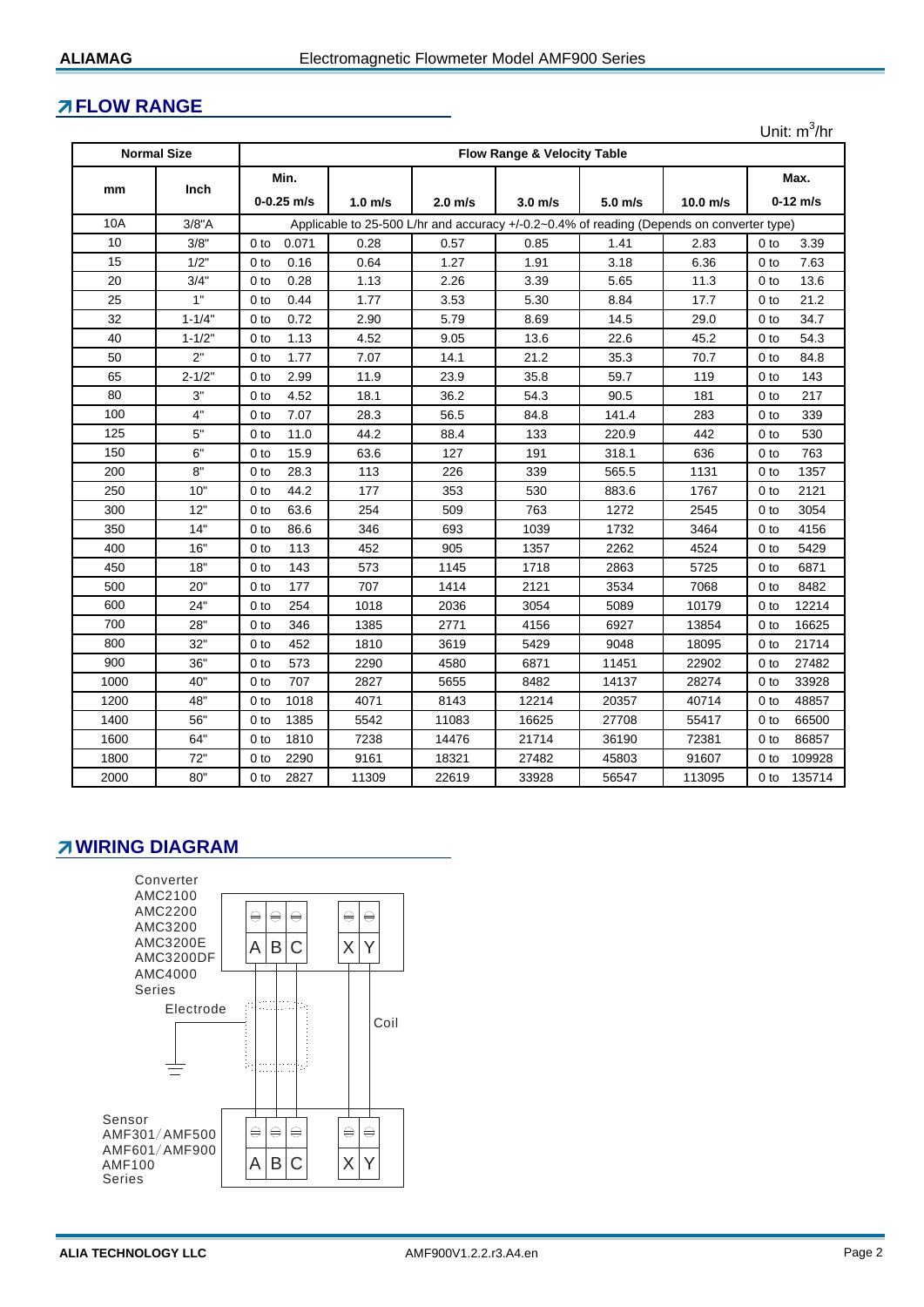# **ZDIMENSIONS**





| <b>Size</b> | <b>Standard</b><br><b>Pressure</b> |                     |                | <b>Liner Material</b> | Dimensions (mm)    | Weight |      |      |       |
|-------------|------------------------------------|---------------------|----------------|-----------------------|--------------------|--------|------|------|-------|
| (mm)        | kgf/cm <sup>2</sup>                | FEP/PFA<br>Neoprene |                | Polyurethane          | <b>PTFE</b>        |        | D    | H    | kg    |
| 10A         |                                    | $^{\circ}$          |                |                       | $\circledcirc$     | 120    | 90   | 145  | 3.5   |
| 10          |                                    | $\circledcirc$      |                |                       | $\circledcirc$     | 120    |      |      | 3.5   |
| 15          |                                    | $^{\circ}$          |                |                       | $\circledcirc$     |        | 95   | 155  | 3.5   |
| 20          |                                    | $\circledcirc$      |                |                       | $\circledcirc$     |        | 105  | 160  | 4.5   |
| 25          | 40                                 | $\circledcirc$      |                | $\circledcirc$        | $\circledcirc$     | 150    | 115  | 166  | 4.5   |
| 32          |                                    | $\circledcirc$      |                | $\circledcirc$        | $\circledcirc$     |        | 140  | 180  | 6.5   |
| 40          |                                    | $\circledcirc$      |                | $\circledcirc$        | $\overline{\circ}$ |        | 150  | 190  | $7.0$ |
| 50          |                                    | $\circledcirc$      |                | $\circledcirc$        | $\circledcirc$     |        | 165  | 201  | 9.5   |
| 65          |                                    | $\circledcirc$      |                | $\circledcirc$        | $\circledcirc$     | 200    | 185  | 220  | 12    |
| 80          |                                    | $\circledcirc$      |                | $\circledcirc$        | $\circledcirc$     |        | 200  | 235  | 15    |
| 100         |                                    | $\circledcirc$      | $^{\circ}$     | $\circledcirc$        | $\circledcirc$     | 250    | 220  | 254  | 17    |
| 125         | 16                                 | $\circledcirc$      | ⊚              | $\circledcirc$        | $\circledcirc$     |        | 250  | 284  | 21    |
| 150         |                                    | $\circledcirc$      | $\circledcirc$ | $\circledcirc$        | $\circledcirc$     | 300    | 285  | 314  | 28    |
| 200         |                                    | $\circledcirc$      | ⊚              | $\circledcirc$        | $\circledcirc$     | 350    | 340  | 369  | 36    |
| 250         |                                    | $\circledcirc$      | $\circledcirc$ | $\circledcirc$        | $\circledcirc$     | 400    | 395  | 430  | 49    |
| 300         |                                    | $\circledcirc$      | $\circledcirc$ | $\circledcirc$        | $\circledcirc$     | 450    | 445  | 480  | 61    |
| 350         |                                    |                     | $\circledcirc$ | $\circledcirc$        | $\overline{\circ}$ |        | 505  | 540  | 79    |
| 400         | 10                                 |                     | $\circledcirc$ | $\circledcirc$        | $\circledcirc$     | 500    | 565  | 600  | 99    |
| 450         |                                    |                     | $\circledcirc$ |                       | $\circledcirc$     |        | 615  | 640  | 121   |
| 500         |                                    |                     | $\circledcirc$ |                       | $\circledcirc$     | 600    | 670  | 700  | 143   |
| 600         |                                    |                     | $\circledcirc$ |                       | $\circledcirc$     |        | 780  | 800  | 187   |
| 700         |                                    |                     | ⊚              |                       | $^{\circ}$         | 700    | 895  | 910  | 260   |
| 800         |                                    |                     | $\circledcirc$ |                       | $\circledcirc$     | 800    | 1015 | 1020 | 342   |
| 900         |                                    |                     | $\circledcirc$ |                       | $\circledcirc$     | 900    | 1115 | 1120 | 420   |
| 1000        |                                    |                     | $\circledcirc$ |                       | $\circledcirc$     | 1000   | 1230 | 1230 | 503   |
| 1200        |                                    |                     | $\circledcirc$ |                       | $\circledcirc$     | 1200   | 1405 | 1405 | 666   |
| 1400        |                                    |                     | $\circledcirc$ |                       | $\circledcirc$     | 1400   | 1630 | 1630 | 1036  |
| 1600        | 6                                  |                     | ⊚              |                       | $\circledcirc$     | 1600   | 1830 | 1830 | 1333  |
| 1800        |                                    |                     | $^{\circ}$     |                       | $^{\circ}$         | 1800   | 2045 | 2045 | 1720  |
| 2000        |                                    |                     | $\circledcirc$ |                       | $\circledcirc$     | 2000   | 2265 | 2265 | 2190  |

Note: © Standard

Weight & Dimension D & H only for DIN flange